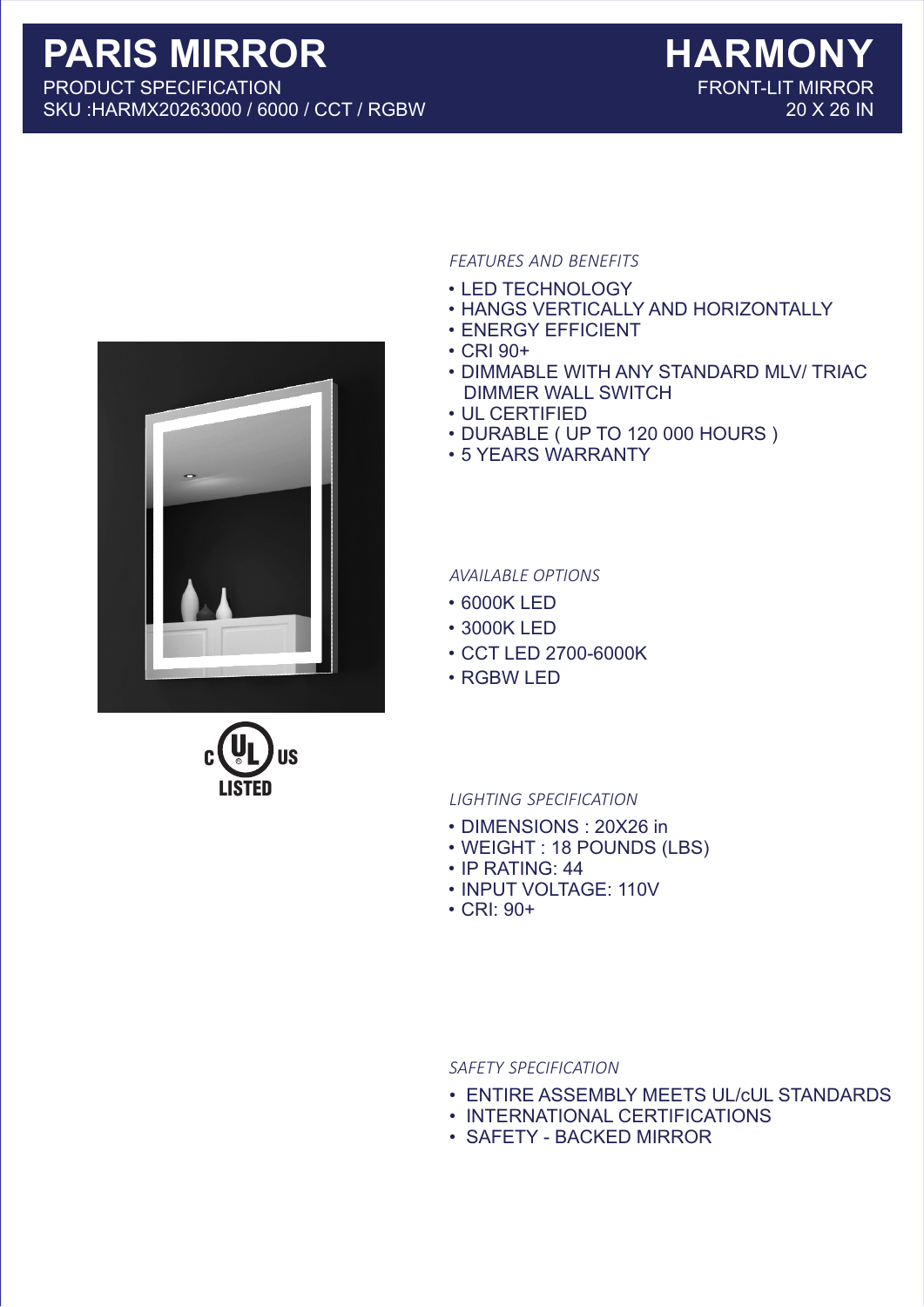## *MODELS :*

| <b>Base model</b>    | Kelvin temperature | <b>Dimensions</b>                                                                          | Lumens | Power requirements |
|----------------------|--------------------|--------------------------------------------------------------------------------------------|--------|--------------------|
| <b>HARMX20263000</b> | 3000K              | 20"W x 26"H x 1.6"D<br>$(508$ mm x 660mm x 41mm)                                           | 3450   | 110 VAC, 29W       |
| <b>HARMX20266000</b> | 6000K              | 20"W x 26"H x 1.6"D<br>$(508$ mm x 660mm x 41mm)                                           | 3550   | 110 VAC, 29W       |
| HARMX2026CCT         | <b>CCT</b>         | 20"W x 26"H x 1.6"D<br>$(508$ mm x 660mm x 41mm)                                           |        | <b>110 VAC</b>     |
| HARMX2026RGBW        | <b>RGBW</b>        | 20"W x 26"H x 1.6"D<br>$(508 \, \text{mm} \times 660 \, \text{mm} \times 41 \, \text{mm})$ |        | <b>110 VAC</b>     |



*INSTALLATION & AFTER CARE INSTRUCTIONS*:

- 110V HARD WIRED ELECTRICAL CONNECTION
- Z BAR INCLUDED
- MIRROR SHOULD BE CONTROLED BY AN ON/OFF WALL SWITCH
- INSTALLATION WIRING MAY BE DIFFERENT WITH MIRRORS EQUIPPED WITH ADDITIONAL OPTIONS.